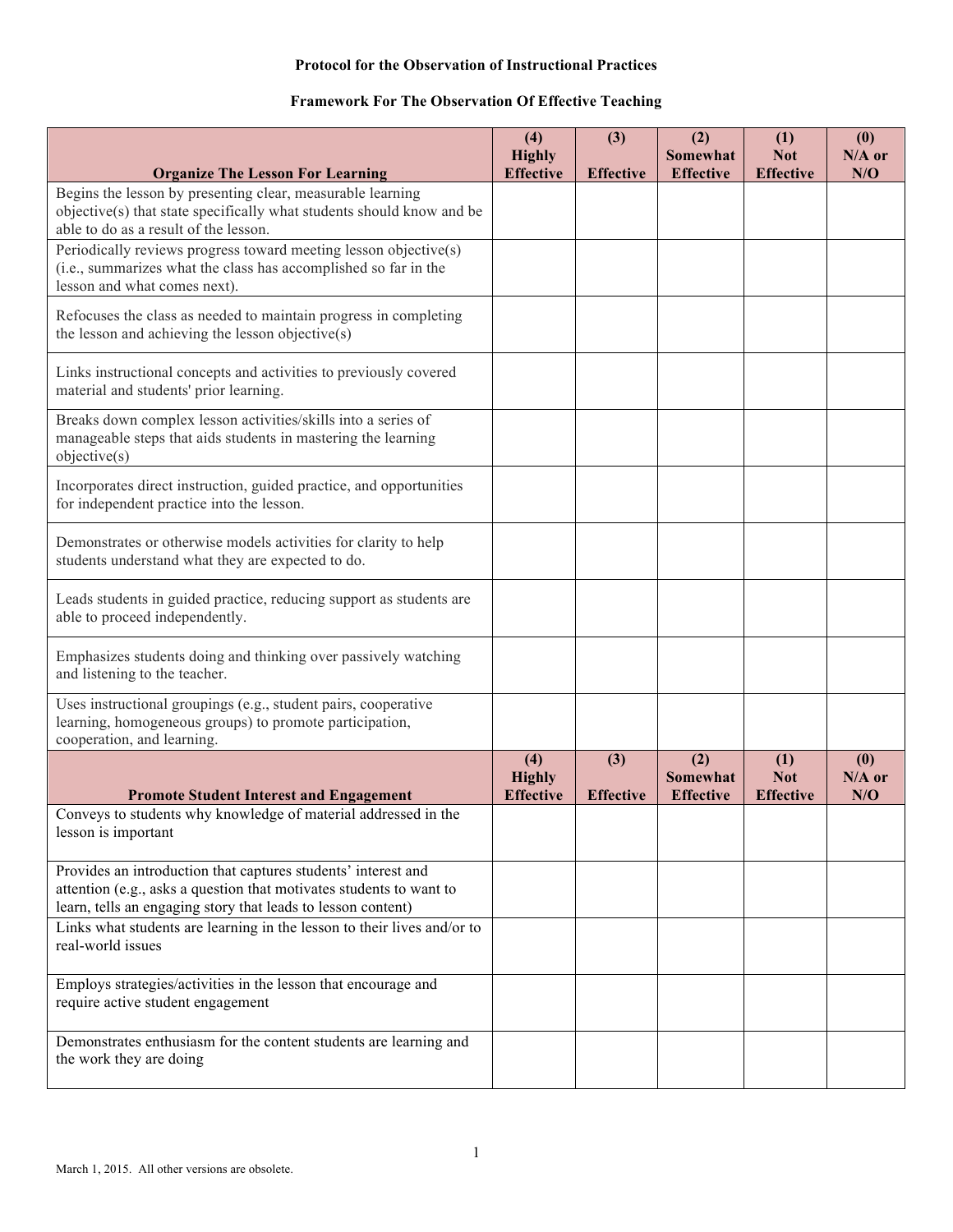| Uses feedback and praise to reinforce student efforts and encourage<br>learning                                                                                                              |                                          |                         |                                            |                                       |                        |
|----------------------------------------------------------------------------------------------------------------------------------------------------------------------------------------------|------------------------------------------|-------------------------|--------------------------------------------|---------------------------------------|------------------------|
| Students are participating and on-task during the lesson                                                                                                                                     |                                          |                         |                                            |                                       |                        |
|                                                                                                                                                                                              |                                          |                         |                                            |                                       |                        |
| Students show persistence in achieving challenging learning goals                                                                                                                            |                                          |                         |                                            |                                       |                        |
| Communicates through words and/or behaviors the expectation that<br>all students can do the work and learn the lesson content                                                                |                                          |                         |                                            |                                       |                        |
| Shows persistence in helping students achieve lesson objective(s)                                                                                                                            |                                          |                         |                                            |                                       |                        |
| Provides encouragement for each student to produce his/her best<br>work.                                                                                                                     |                                          |                         |                                            |                                       |                        |
| Provides cues and other support (e.g., work with peers) to lead<br>students to successful performance/responses.                                                                             |                                          |                         |                                            |                                       |                        |
| Provides recognition of student progress and achievement of lesson<br>goals.                                                                                                                 |                                          |                         |                                            |                                       |                        |
| Models and requires students to use higher-order thinking skills.                                                                                                                            |                                          |                         |                                            |                                       |                        |
|                                                                                                                                                                                              |                                          |                         |                                            |                                       |                        |
|                                                                                                                                                                                              | (4)<br><b>Highly</b><br><b>Effective</b> | (3)                     | (2)<br><b>Somewhat</b>                     | (1)<br><b>Not</b><br><b>Effective</b> | (0)<br>$N/A$ or<br>N/O |
| <b>Demonstrates High Expectations for Student Learning</b><br>Communicates through words and/or behaviors the expectation that<br>all students can do the work and learn the lesson content. |                                          | <b>Effective</b>        | <b>Effective</b>                           |                                       |                        |
| Shows persistence in helping students achieve lesson objective(s).                                                                                                                           |                                          |                         |                                            |                                       |                        |
| Provides encouragement for each student to produce his/her best<br>work.                                                                                                                     |                                          |                         |                                            |                                       |                        |
| Provides cues and other support (e.g., work with peers) to lead<br>students to successful performance/responses.                                                                             |                                          |                         |                                            |                                       |                        |
| Provides recognition of student progress and achievement of lesson<br>goals.                                                                                                                 |                                          |                         |                                            |                                       |                        |
| Models and requires students to use higher-order thinking skills.                                                                                                                            |                                          |                         |                                            |                                       |                        |
| <b>Respond to Diverse Student Characteristics and Needs</b>                                                                                                                                  | (4)<br><b>Highly</b><br><b>Effective</b> | (3)<br><b>Effective</b> | (2)<br><b>Somewhat</b><br><b>Effective</b> | (1)<br><b>Not</b><br><b>Effective</b> | (0)<br>$N/A$ or<br>N/O |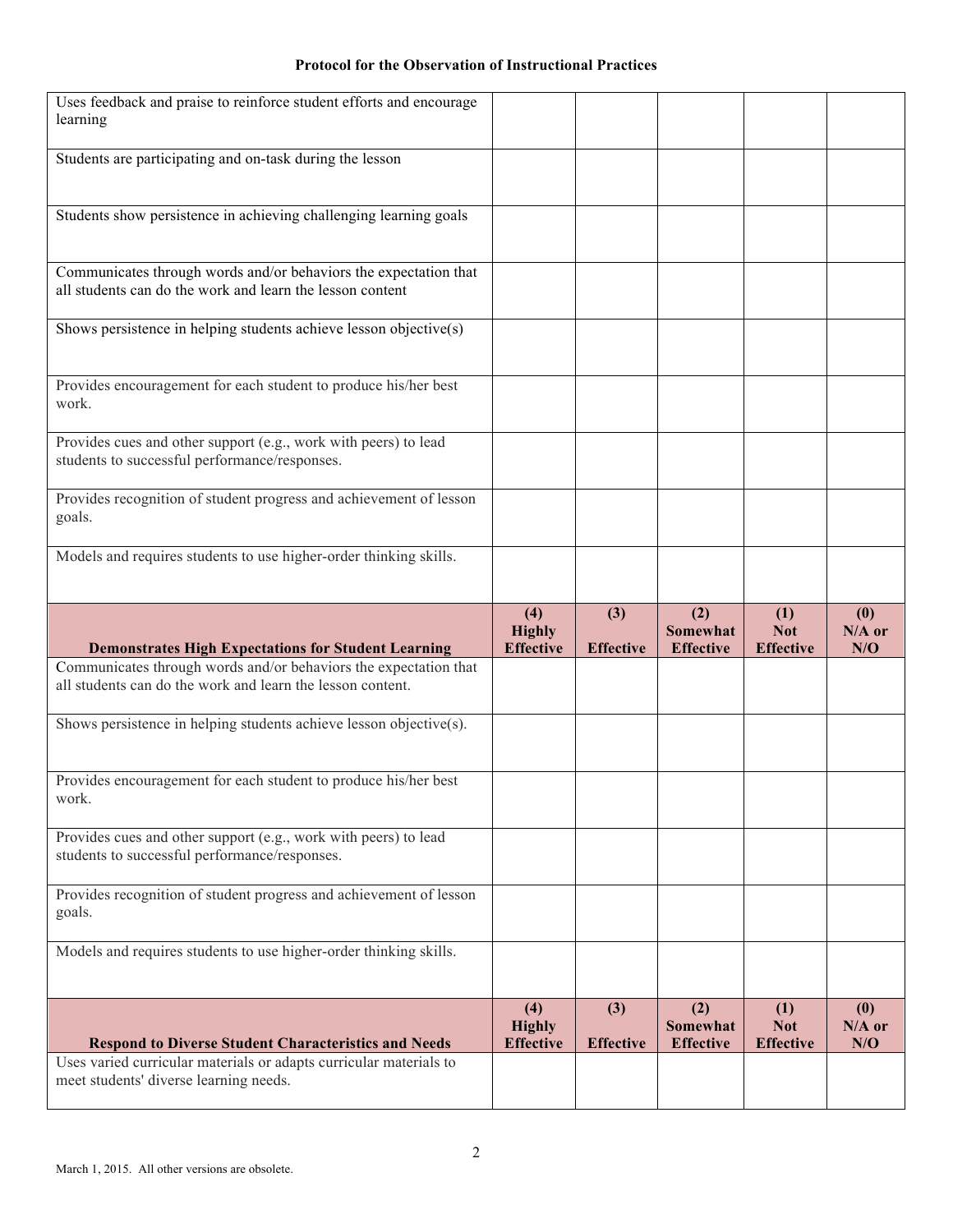| Scaffolds learning activities to address different student needs and<br>readiness (e.g., providing reminders, breaking a problem into steps,<br>providing examples) and to promote students' independence as<br>learners. |                                          |                         |                                            |                                       |                        |
|---------------------------------------------------------------------------------------------------------------------------------------------------------------------------------------------------------------------------|------------------------------------------|-------------------------|--------------------------------------------|---------------------------------------|------------------------|
| Responds to the needs of individual students as the lesson proceeds<br>to help ensure a successful learning experience for all students,<br>providing examples) and to promote students' independence as<br>learners      |                                          |                         |                                            |                                       |                        |
| Uses auditory, visual, and kinesthetic modalities when presenting<br>material to the class.                                                                                                                               |                                          |                         |                                            |                                       |                        |
| Adjusts the pace of instruction, the focus of instruction, and/or the<br>method of delivery based on student response and progress as the<br>lesson proceeds.                                                             |                                          |                         |                                            |                                       |                        |
| Accommodates varied student time needs by providing relevant,<br>meaningful skill applications for students who complete work early.                                                                                      |                                          |                         |                                            |                                       |                        |
| Incorporates elements of students' cultural/community backgrounds<br>into instruction.                                                                                                                                    |                                          |                         |                                            |                                       |                        |
| <b>Communicate To Promote Learning</b>                                                                                                                                                                                    | (4)<br><b>Highly</b><br><b>Effective</b> | (3)<br><b>Effective</b> | (2)<br><b>Somewhat</b><br><b>Effective</b> | (1)<br><b>Not</b><br><b>Effective</b> | (0)<br>$N/A$ or<br>N/O |
| Uses multiple representations and explanations to promote all                                                                                                                                                             |                                          |                         |                                            |                                       |                        |
| students' understanding of new concepts and skills.                                                                                                                                                                       |                                          |                         |                                            |                                       |                        |
| Uses language that is accessible to students and appropriate to their<br>level of development.                                                                                                                            |                                          |                         |                                            |                                       |                        |
| Uses content-specific language that extends students' language<br>development.                                                                                                                                            |                                          |                         |                                            |                                       |                        |
| Students use content-specific language with comprehension.                                                                                                                                                                |                                          |                         |                                            |                                       |                        |
| Adjusts communication (e.g., by restating, simplifying language,<br>using graphic representations) in response to student needs.                                                                                          |                                          |                         |                                            |                                       |                        |
| Provides clarification for misconceptions and areas of student<br>confusion.                                                                                                                                              |                                          |                         |                                            |                                       |                        |
| Students understand what is being taught.                                                                                                                                                                                 |                                          |                         |                                            |                                       |                        |
| Provides clear and detailed directions for lesson activities and<br>assignments.                                                                                                                                          |                                          |                         |                                            |                                       |                        |
| <b>Ask Questions And Lead Discussion To Promote Learning</b>                                                                                                                                                              | (4)<br><b>Highly</b><br><b>Effective</b> | (3)<br><b>Effective</b> | (2)<br><b>Somewhat</b><br><b>Effective</b> | (1)<br><b>Not</b><br><b>Effective</b> | (0)<br>$N/A$ or<br>N/O |
| Uses questioning periodically to check for student understanding.                                                                                                                                                         |                                          |                         |                                            |                                       |                        |
| Uses questioning practices that keep all students engaged (e.g., calls<br>on students randomly, does not call only on students with hands<br>raised).                                                                     |                                          |                         |                                            |                                       |                        |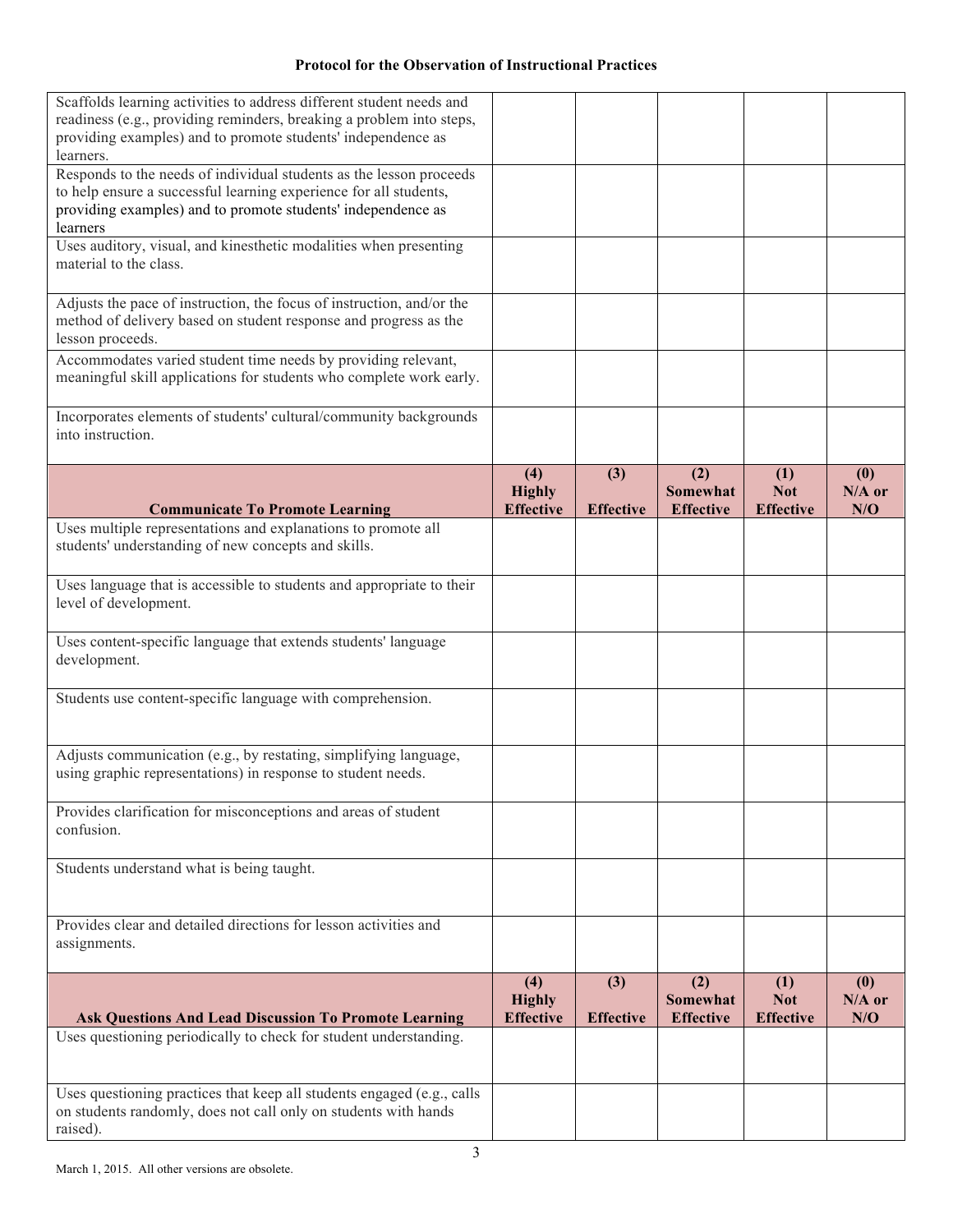| Uses questioning to promote different types and levels of thinking<br>(e.g., recall, critical thinking, divergent thinking). |                                          |                         |                                            |                                       |                        |
|------------------------------------------------------------------------------------------------------------------------------|------------------------------------------|-------------------------|--------------------------------------------|---------------------------------------|------------------------|
| Uses wait time appropriate to the goals of questioning and the types<br>of questions asked.                                  |                                          |                         |                                            |                                       |                        |
| Uses a continuum of questioning and cueing techniques to lead<br>students to correct responses.                              |                                          |                         |                                            |                                       |                        |
| Uses follow-up questions to prompt students to explain their<br>thinking and extend their knowledge.                         |                                          |                         |                                            |                                       |                        |
| Prompts students to interact with and react to one another during<br>class discussion.                                       |                                          |                         |                                            |                                       |                        |
| Uses students' comments, questions, and ideas to advance learning<br>for the class.                                          |                                          |                         |                                            |                                       |                        |
| <b>Maintain a Positive Emotional Climate</b>                                                                                 | (4)<br><b>Highly</b><br><b>Effective</b> | (3)<br><b>Effective</b> | (2)<br><b>Somewhat</b><br><b>Effective</b> | (1)<br><b>Not</b><br><b>Effective</b> | (0)<br>$N/A$ or<br>N/O |
| Interacts respectfully with students (e.g., listens attentively,<br>acknowledges comments, makes eye contact).               |                                          |                         |                                            |                                       |                        |
| Corrects student errors/misunderstandings in positive ways that<br>reflect patience and caring.                              |                                          |                         |                                            |                                       |                        |
| Provides encouragement for students performing at all levels.                                                                |                                          |                         |                                            |                                       |                        |
| Circulates and interacts to maintain proximity with students.                                                                |                                          |                         |                                            |                                       |                        |
| Demonstrates rapport with the class through positive verbal and<br>nonverbal interaction.                                    |                                          |                         |                                            |                                       |                        |
| Students freely share their views and ideas.                                                                                 |                                          |                         |                                            |                                       |                        |
| Students demonstrate the belief that they can learn the lesson<br>content.                                                   |                                          |                         |                                            |                                       |                        |
| Students work collaboratively with peers to promote learning.                                                                |                                          |                         |                                            |                                       |                        |
| Students demonstrate pride in their work and accomplishments.                                                                |                                          |                         |                                            |                                       |                        |
| Students are comfortable seeking support from teacher or peers<br>when assistance is needed.                                 |                                          |                         |                                            |                                       |                        |
| <b>Maximize Productivity</b>                                                                                                 | (4)<br><b>Highly</b><br><b>Effective</b> | (3)<br><b>Effective</b> | (2)<br>Somewhat<br><b>Effective</b>        | (1)<br><b>Not</b><br><b>Effective</b> | (0)<br>$N/A$ or<br>N/O |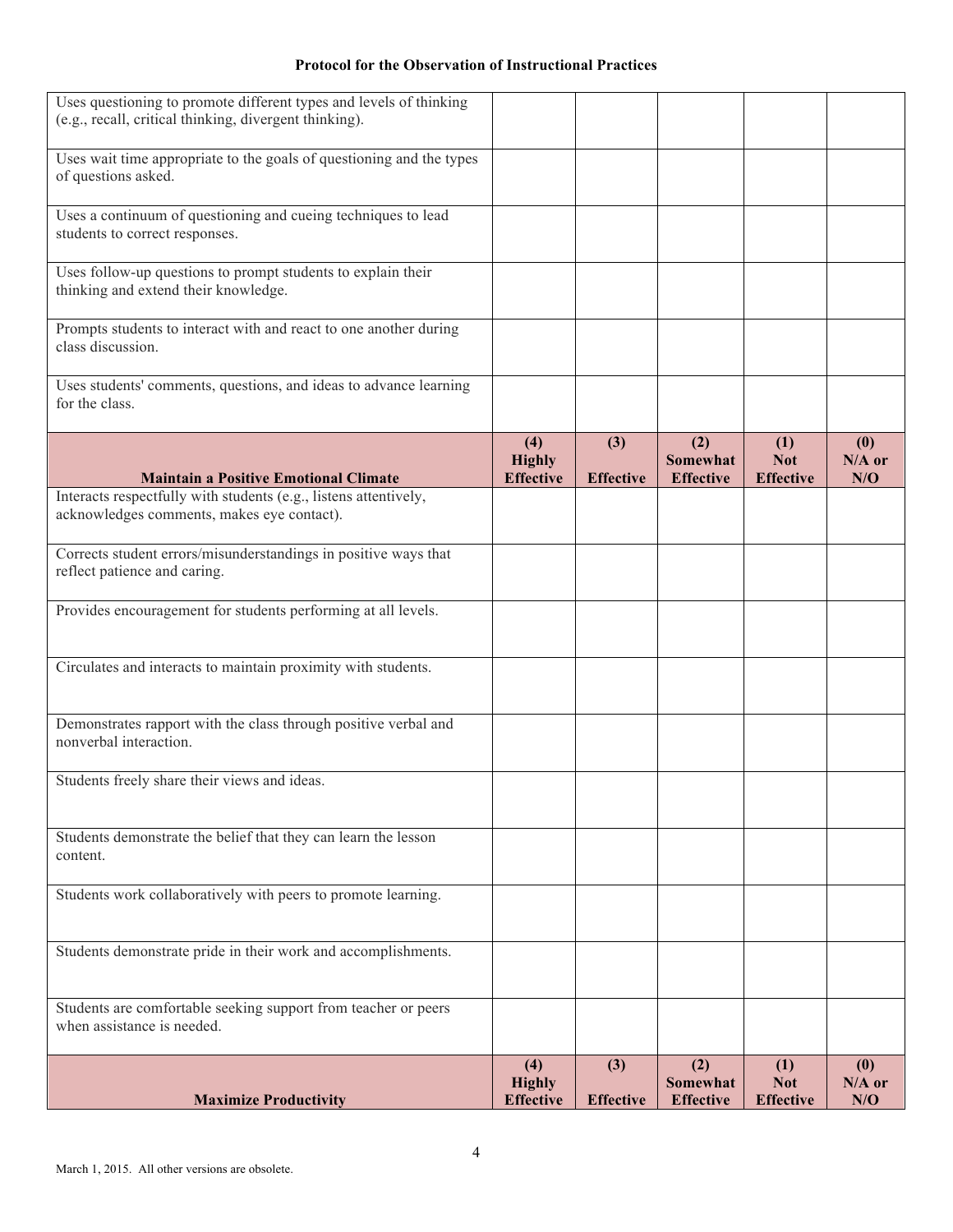| Maintains an instructional pace that reflects a sense of urgency and                                                |                                   |                  |                        |                   |                 |
|---------------------------------------------------------------------------------------------------------------------|-----------------------------------|------------------|------------------------|-------------------|-----------------|
| purpose.                                                                                                            |                                   |                  |                        |                   |                 |
| Keeps students engaged in productive activity throughout the                                                        |                                   |                  |                        |                   |                 |
| lesson.                                                                                                             |                                   |                  |                        |                   |                 |
| Uses consistent routines, procedures, and cues to minimize time                                                     |                                   |                  |                        |                   |                 |
| required for routine tasks (e.g., collecting homework assignments).                                                 |                                   |                  |                        |                   |                 |
| Structures quick and efficient transitions (e.g., switching from<br>individual to group work).                      |                                   |                  |                        |                   |                 |
|                                                                                                                     |                                   |                  |                        |                   |                 |
| Makes learning resources readily available to minimize instructional<br>downtime.                                   |                                   |                  |                        |                   |                 |
| Notices and responds quickly and efficiently to lack of                                                             |                                   |                  |                        |                   |                 |
| understanding or other student problems.                                                                            |                                   |                  |                        |                   |                 |
|                                                                                                                     | (4)                               | (3)              | (2)<br><b>Somewhat</b> | (1)<br><b>Not</b> | (0)             |
| <b>Manage the Classroom to Promote Learning</b>                                                                     | <b>Highly</b><br><b>Effective</b> | <b>Effective</b> | <b>Effective</b>       | <b>Effective</b>  | $N/A$ or<br>N/O |
| Models behaviors expected of students.                                                                              |                                   |                  |                        |                   |                 |
|                                                                                                                     |                                   |                  |                        |                   |                 |
| Maintains ownership and control of the class through verbal and                                                     |                                   |                  |                        |                   |                 |
| nonverbal communication and other behaviors.                                                                        |                                   |                  |                        |                   |                 |
| Communicates the expectation that all students will follow                                                          |                                   |                  |                        |                   |                 |
| directions and behave in accordance with class rules.                                                               |                                   |                  |                        |                   |                 |
| Uses proactive behavior management strategies (e.g., engaging in                                                    |                                   |                  |                        |                   |                 |
| constant monitoring, maintaining physical proximity).                                                               |                                   |                  |                        |                   |                 |
| Uses efficient and effective disciplinary responses that minimize                                                   |                                   |                  |                        |                   |                 |
| disruption and instructional downtime.                                                                              |                                   |                  |                        |                   |                 |
| Reinforces appropriate behavior exhibited by students.                                                              |                                   |                  |                        |                   |                 |
|                                                                                                                     |                                   |                  |                        |                   |                 |
| Students understand and adhere to behavior expectations.                                                            |                                   |                  |                        |                   |                 |
|                                                                                                                     |                                   |                  |                        |                   |                 |
| Students are attentive and actively listen to teacher and peers.                                                    |                                   |                  |                        |                   |                 |
|                                                                                                                     |                                   |                  |                        |                   |                 |
| Students demonstrate a positive attitude toward teacher, peers, and                                                 |                                   |                  |                        |                   |                 |
| learning.                                                                                                           |                                   |                  |                        |                   |                 |
| Students demonstrate a sense of responsibility for their learning and<br>appear to try their best to be successful. |                                   |                  |                        |                   |                 |
|                                                                                                                     |                                   |                  |                        |                   |                 |
|                                                                                                                     | (4)<br><b>Highly</b>              | (3)              | (2)<br><b>Somewhat</b> | (1)<br><b>Not</b> | (0)<br>$N/A$ or |
| <b>Assess Student Performance And Progress</b>                                                                      | <b>Effective</b>                  | <b>Effective</b> | <b>Effective</b>       | <b>Effective</b>  | N/O             |